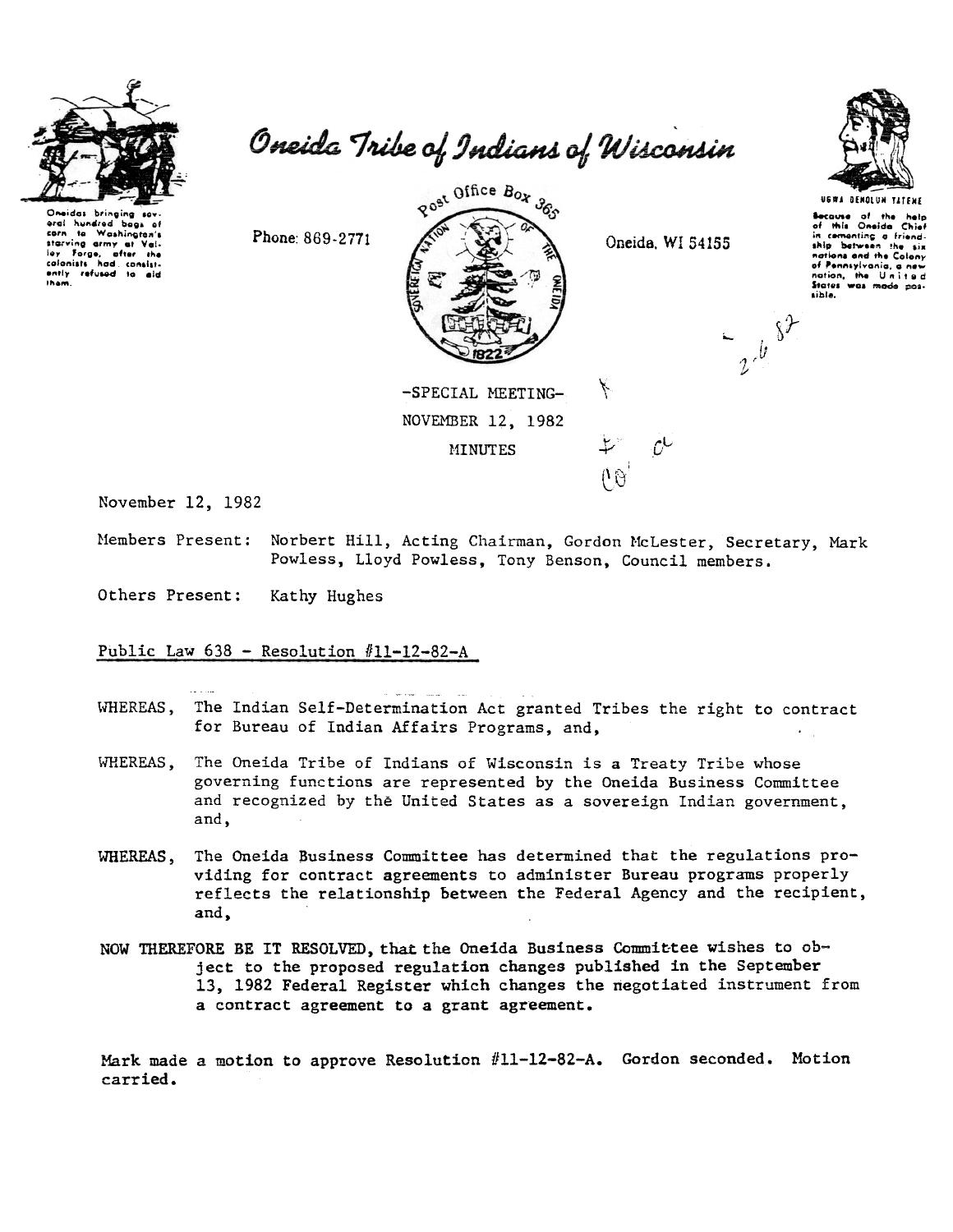Special Meeting November 12,  $1982 -$  Minutes Page 2

## Information to be sent to the Bureau of Indian Affairs

- 1. Oneida Constitut
- 2. Oneida Removal Ordinano
- 3. Law Office Repor
- 4. Notices of Charges and Hearin
- 5. 1949 Oneida General Tribal Council Resoluti
- 6. Letter of Gary Metoxen of intent NOT to appear
- 7. Certified results of remova
- 8. Notices of Removal
- 9. Lloyd Powless Affidavit Withdrawal from Attorn
- 10. Newspaper Articles

Gordon moved to approve these statements and that they be sent to the proper parties with the Bureau of Indian Affairs. Mark seconded. Motion carried. 4 copies will be sent to the BIA by Certified Mail. (Barlow, St Arnold, Nitzschke, Ducheneauf.)

Letter of Intent to apply for Community Services Block Grant - \$32,354.00

Robert Neal Smith State Office of Economic Opportunity Bureau of Human Resources Room 570 1 West Wilson Street, P.O. Box 7851 Madison, Wisconsin 53707

This is to indicate that the Oneida Tribe of Indians of Wisconsin will be filing an application to conduct a Community Services Block Grant project in Fiscal Year 1983 beginning Janaury 1, 1983 and ending December 31, 1983.

In the case of the Oneida Reservation, the poverty population of our Reservation is 233 (according to 1970 U.S. Census).

By the final application deadline date of November 15, 1982 the Oneida Reservation will have completed all steps required by the Department of Health and Social Services in order to operate the project when approved. Tony moved to approve. Lloyd seconded. Motion carried.

## Elderly Transportation Request

The Oneida Tribe requested  $$3,000.00$  of the  $85.21$  funds available from Sunny Mason, Brown County Commission on Aging for the purpose of continuing and enhancing transportation for the elderly and the handicapped on the Oneida Reservation.

We are presently serving the medical, nutritional and social transportation needs of the elderly and the handicapped.

At this time we are operating a regularly scheduled reservation "loop" bus schedule. We are in the process of acquiring a 15 passenger DeLuxe Window van. which will enable us to focus more directly on the medical transportation needs of our elderly. handicapped community.